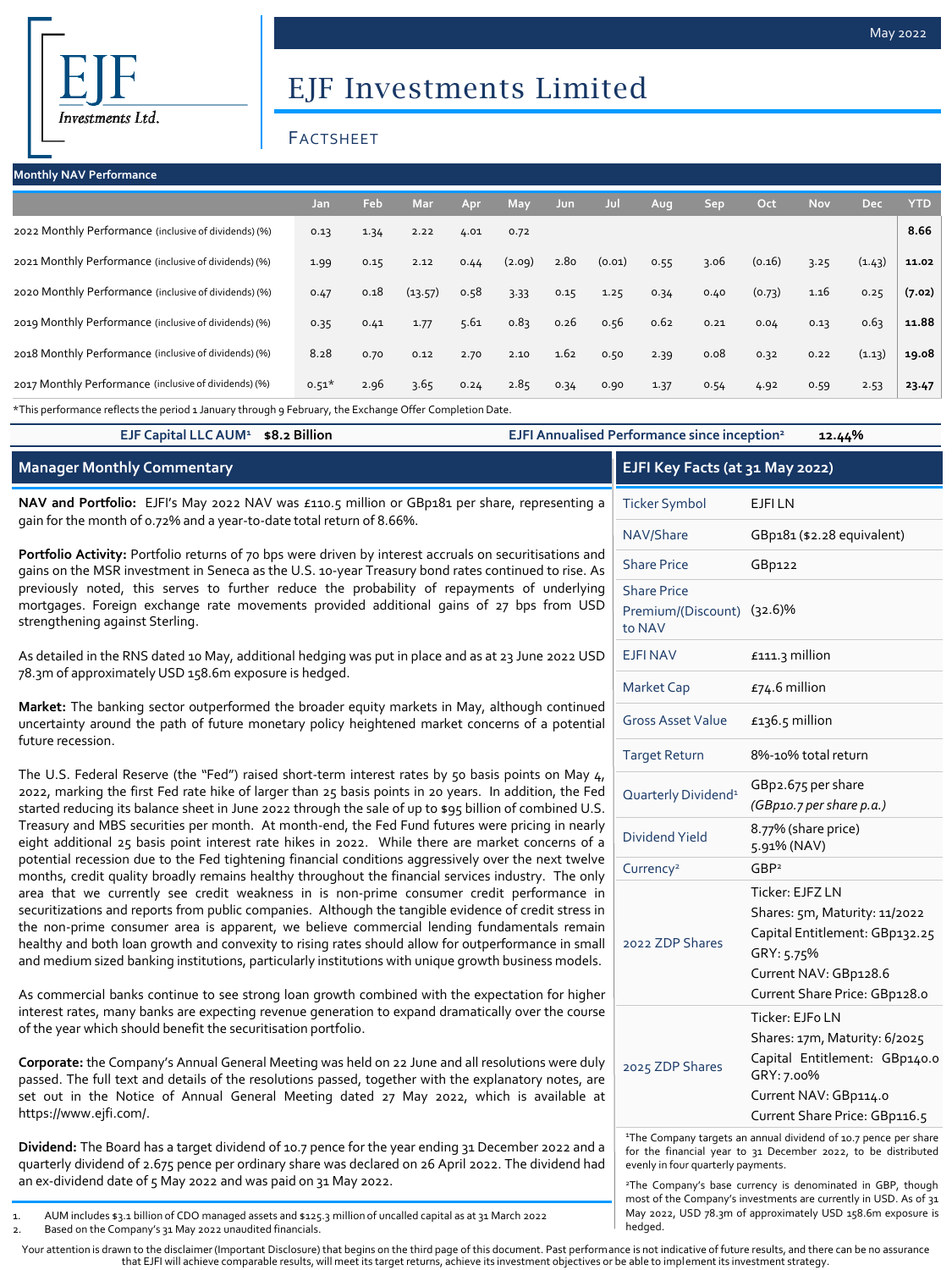

# EJF Investments Limited

## FACTSHEET

### **Existing Portfolio Description<sup>1</sup>**

#### **Securitisations & Related Investments**

- $E$ 90.2 million investment in the equity tranches of seven securitisations sponsored by EJF Capital LLC
- $E$ 8.0 million investment in EJF CDO Manager LLC (49% ownership interest)
- ─ £1.3 million investment in portfolio of TruPS CDO securities

#### **Specialty Finance Investments**

- $-$  £1.2 million investment in portfolio of high interest rate loans to U.S. law firms engaged in mass tort litigation
- ─ £9.9 million investment in a portfolio of mortgage servicing rights
- ─ £2.9 million investment in liquid UK bank debt securities
- $£4.8$  million investment in FinTech debt securities

#### **Cash**

- ─ £14.4 million unrestricted cash
- $-$  £3.3 million restricted cash<sup>2</sup>

#### **Other Assets**

- ─ £0.5 million of other assets
- Based on the Company's 31 May 2022 unaudited financials.
- Net of an unrealised loss on forward currency contracts of £2.4 million.

#### **Company Overview**

EJF Investments Ltd (together with its subsidiary, "EJFI" or the "Company") is a closed-ended investment company investing in opportunities created in the U.S. banking and insurance sectors by regulatory and structural changes impacting the financial services sector. The Company seeks to generate risk adjusted shareholder returns by investing in a diversified portfolio of long-term, cash-flow generating assets, which may include structured debt and equity, loans, bonds, preference shares, convertible notes and private equity, in both cash and synthetic formats issued by entities domiciled in the U.S and Europe.

#### **Target Investments**

The Company seeks to achieve its investment objective primarily by investing in assets that have been impacted by regulatory and structural changes to the finance industry. These target investments consist primarily of: (a) Securitisation and Related Investments; and (b) Specialty Finance Investments.

| <b>EJF Investments Manager LLC</b>                                   | U.K. Office   | 35 Park Lane, 4th Floor, London, W1k 1RB           | PStage@ejfcap.com/MGill@ejfcap.com   |
|----------------------------------------------------------------------|---------------|----------------------------------------------------|--------------------------------------|
| <b>Liberum Capital Limited</b>                                       | U.K. Office   | 25 Ropemaker Street London EC2Y 9LY                | Andrew.davies@liberum.com            |
| <b>BNP Paribas Securities Services</b><br><b>S.C.A Jersey Branch</b> | Jersey Office | IFC1, The Esplanade, Saint Helier, Jersey, JE1 4BP | jersey.bp2s.ejf.cosec@bnpparibas.com |